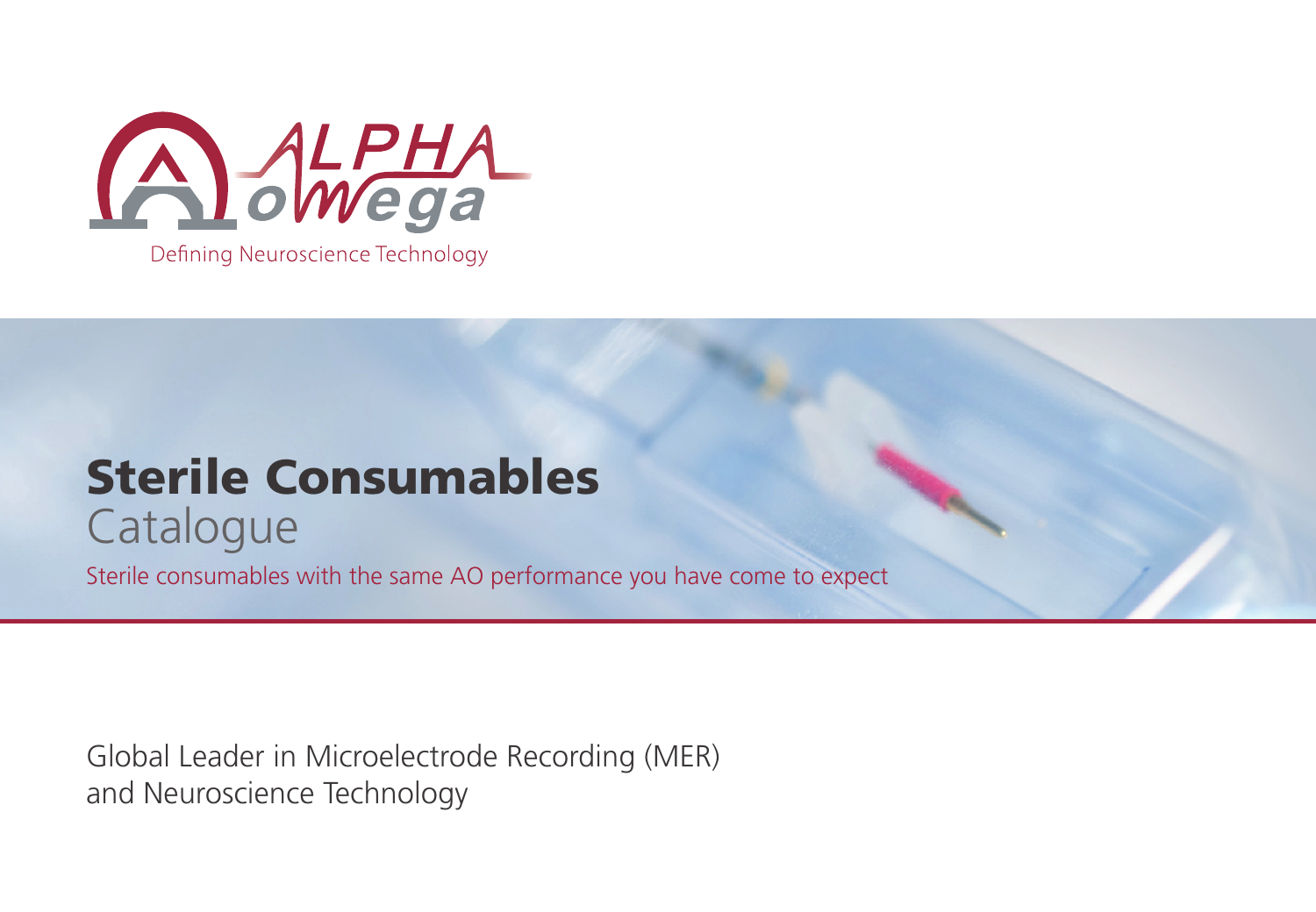#### **Contents**

About Alpha Omega **103** 

Cannula

Askers

Sterile Sterile 04

Sterile Sterile 105

> Sterile Sterile 06

Sterile Sterile 07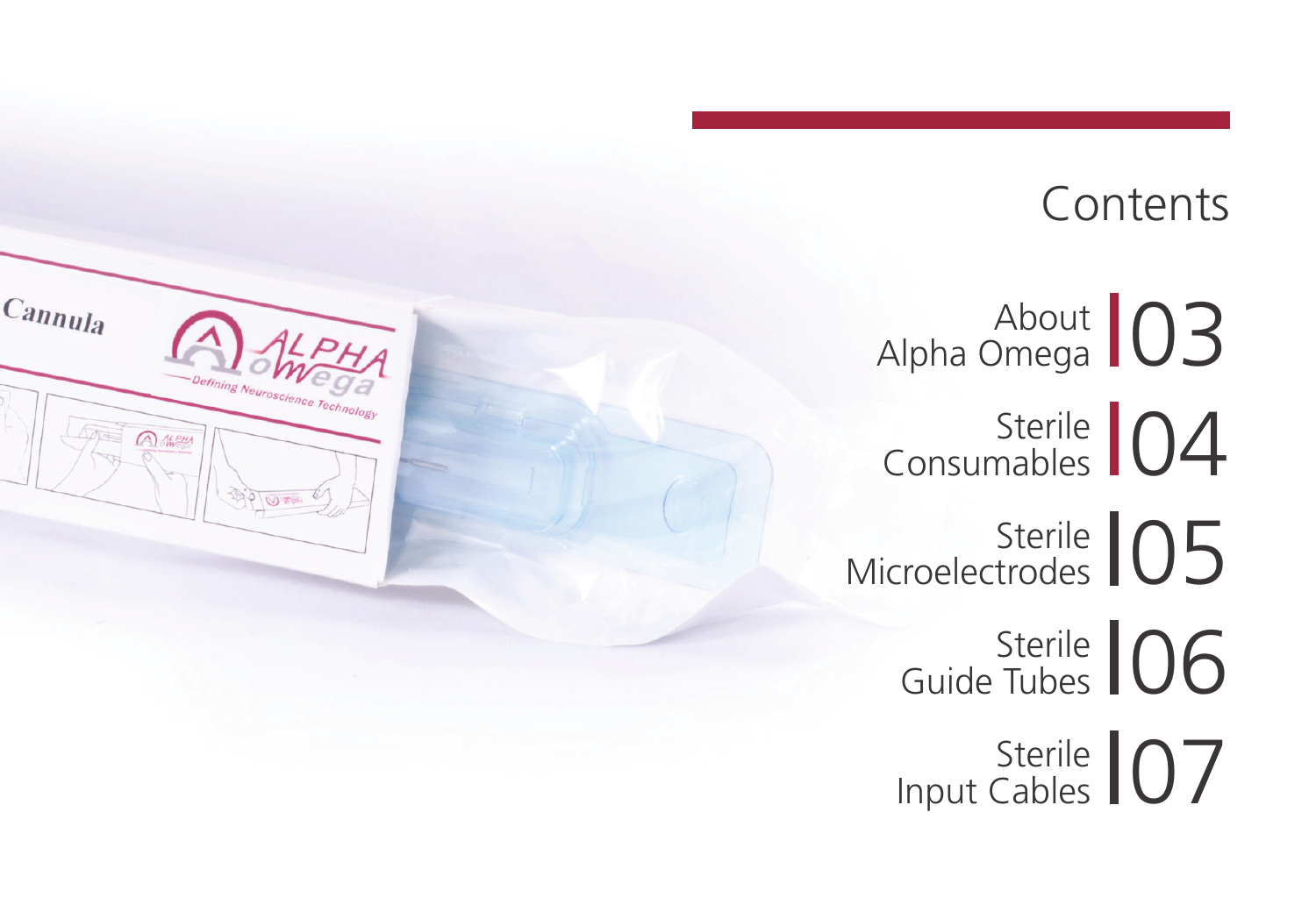## About **Alpha Omega**

Alpha Omega has been known in the industry for more than two decades, offering its clients breakthrough technology, unrivaled dependability, and dedicated service. The company develops and markets cutting-edge equipment in the fields of functional neurosurgery and neuroscience research.

#### Our Mission

We at Alpha Omega management and employees are committed to:

Improve quality of patient care by developing  $\searrow$ superior technology solutions for neurology and neurosurgery

- Provide tools for those who work to reveal the mystery of the brain and find cures for neurological disorders
- Endeavor without reserve for the highest standards  $\rightarrow$ of reliability and quality in our products; and to be identified as a company of dedication, honesty, integrity and outstanding customer support
- Meet our obligations, reach our goals, maintain growth and insure a fair return to our shareholders Provide employee development as individuals and  $\rightarrow$ professionals, an employment structure that encourages leadership, advancement opportunity and means to share in company's success
- Serve the community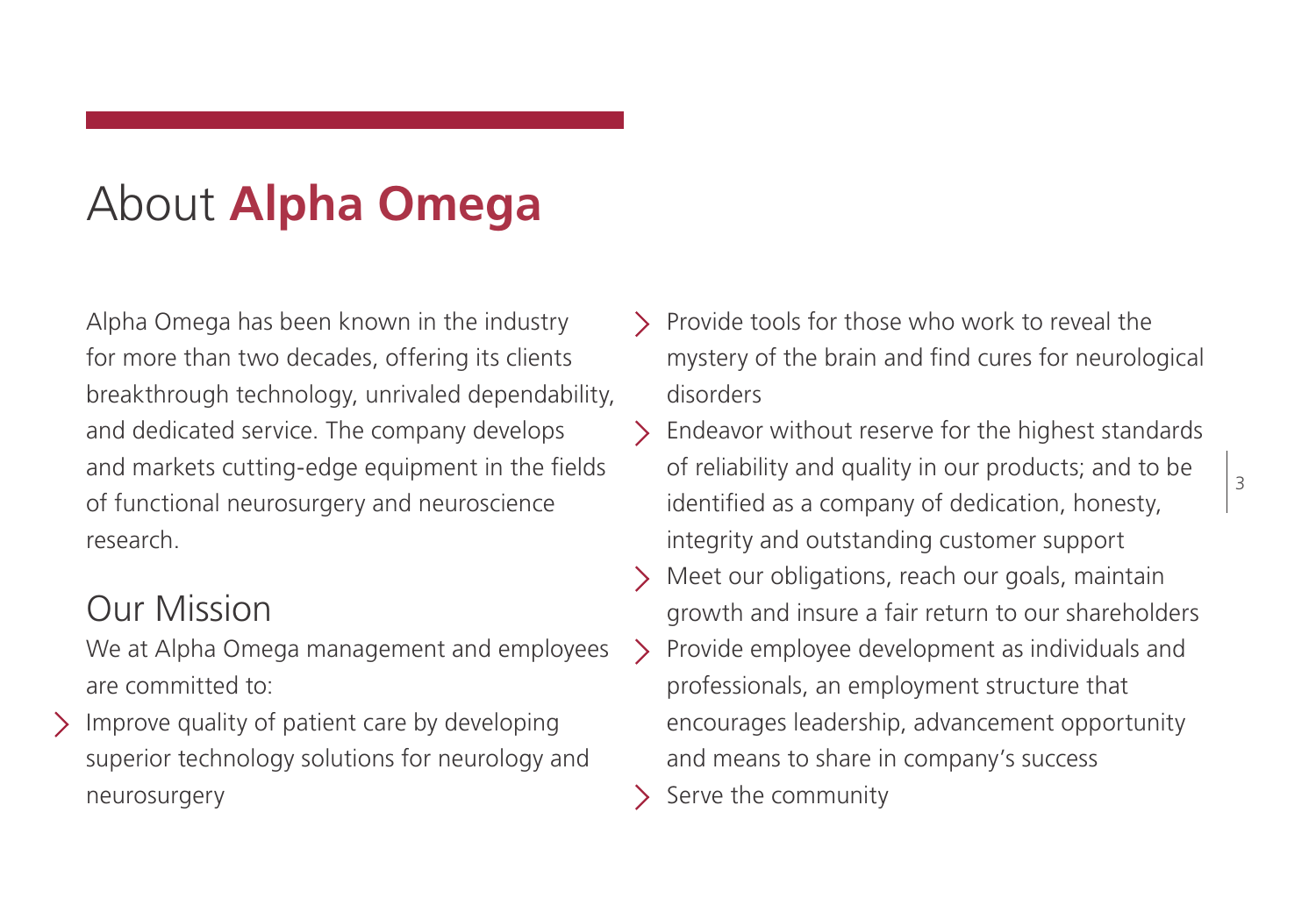## Sterile Consumables

Alpha Omega manufactures a large selection of electrodes and other peripherals of the highest quality. Our electrodes and cannulae come in standard sizes and materials, and can also be special ordered and designed according the specific needs of our clients.  $4 \mid$  special ordered and designed according the Use the table below to convert from your current

- No sterilization procedure required
- Choice to open only the electrodes needed for the operation
- Easier handling of the microelectrodes
- Avoid electrode tip damage during processing



consumable part No. to the corresponding new sterile part No.

| <b>Product Name</b> | <b>Non Sterile</b> | <b>Sterile</b>                      |
|---------------------|--------------------|-------------------------------------|
| Neuroprobe          | $366 - 0$          | $\rightarrow$ STR-0                 |
| Cannula             | 366-0              | $\rightarrow$ STR-0                 |
| Electrode's Cable   |                    | 190-000382 $\rightarrow$ STR-000526 |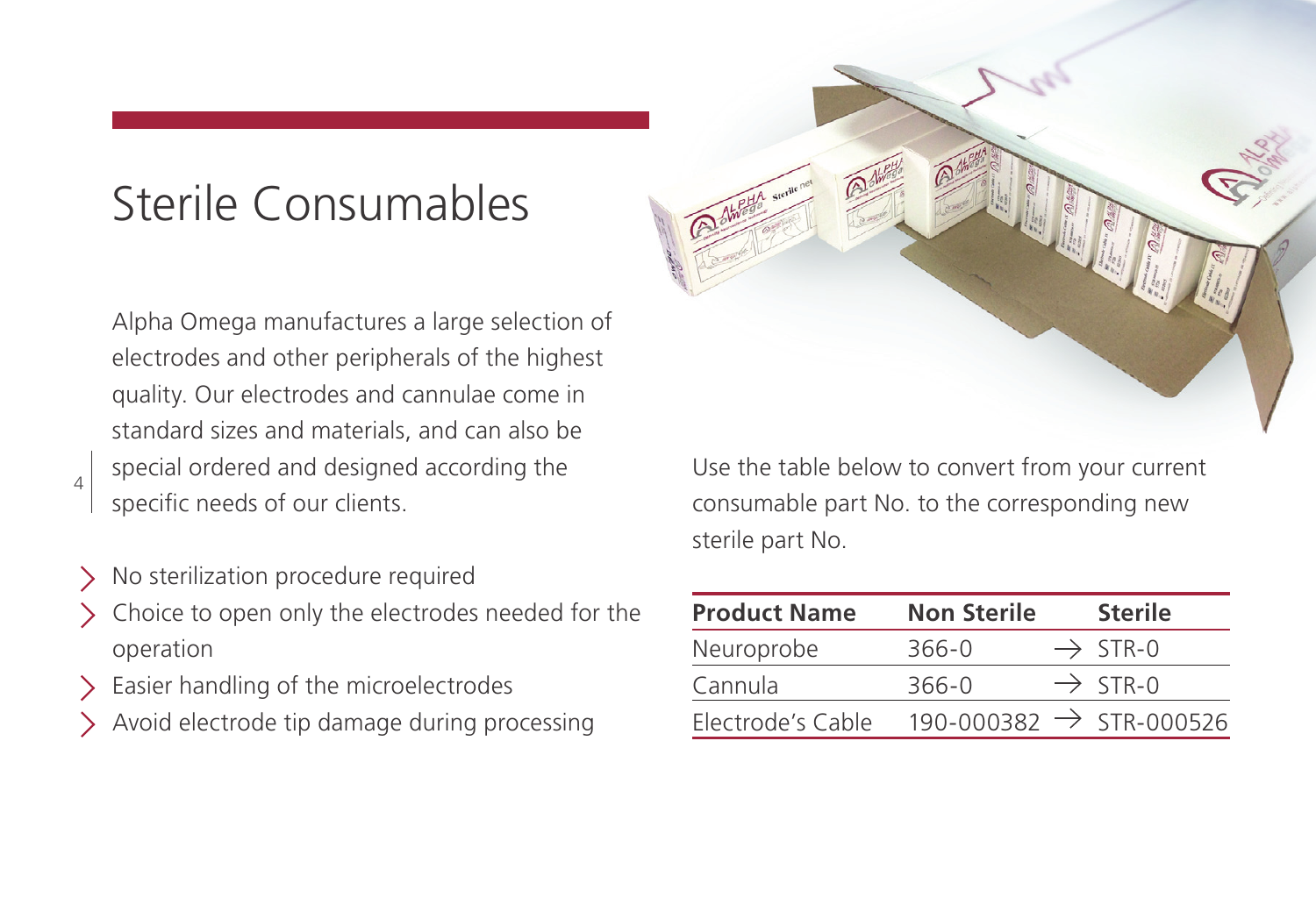## Sterile Microelectrodes

NeuroProbes are used with MER systems to map surgical targets for Movement and Psychiatric Disorders.

| <b>Description</b>                                 |           | Part#         |
|----------------------------------------------------|-----------|---------------|
| Shielded Tungsten NeuroProbe for NeuroNav          |           | STR-007080-10 |
| Shielded Tungsten NeuroProbe for MicroGuide        |           | STR-000080-10 |
| *C Shielded Tungsten NeuroProbe with 27mm Tip      | $10$ /box | STR-000081-10 |
| *C Non-Shielded Tungsten NeuroProbe for MicroDrive | $10$ /box | STR-000024-10 |
| Non-Shielded Tungsten NeuroProbe                   |           | STR-000079-10 |

\*C denotes custom design. Expected delivery 4-6 weeks.

ALPHA sterile neuroprobe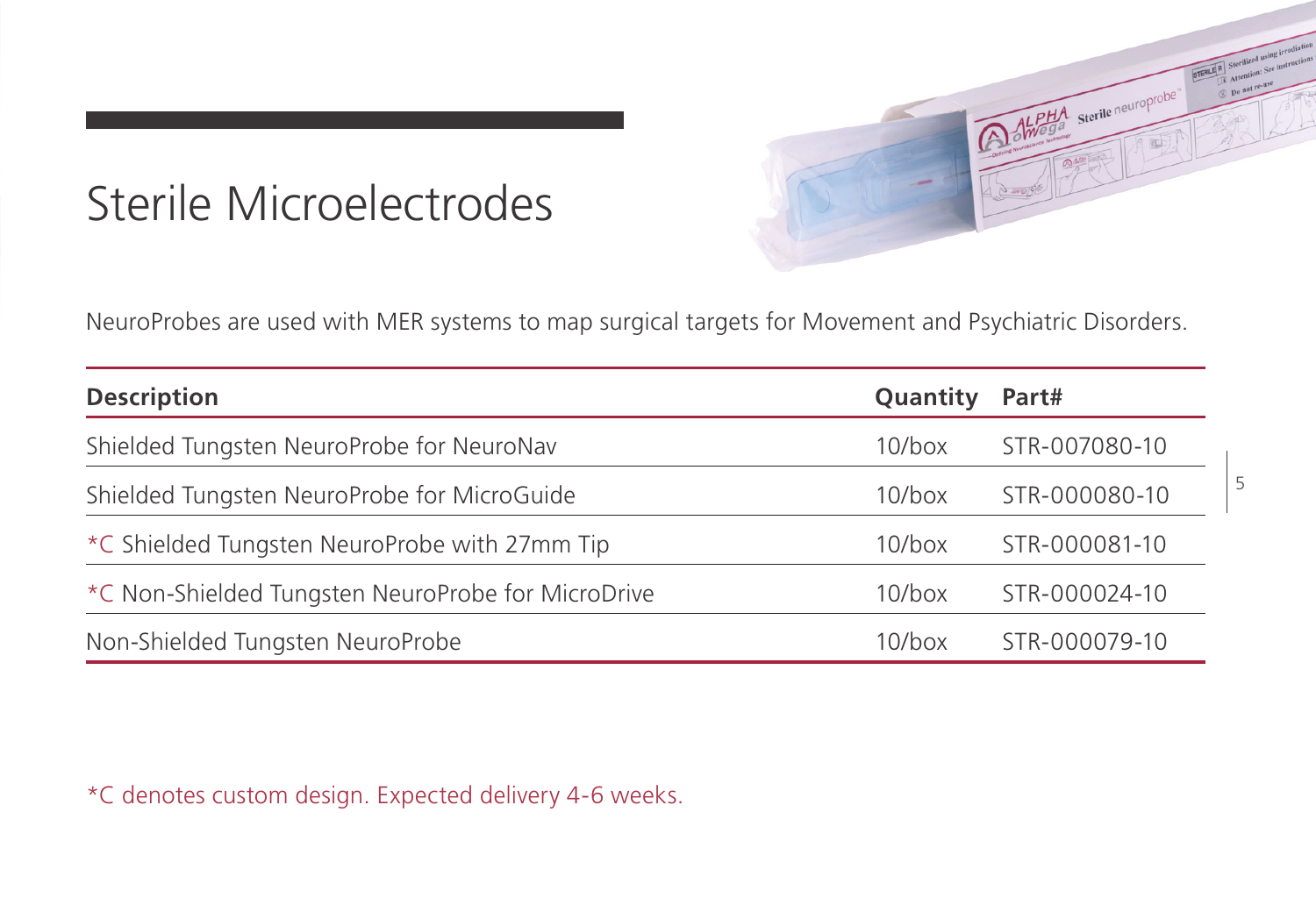## Sterile Guide Tubes

6



ALPHA Sterile Cannula

| <b>Description</b>                                                                            |           | Part#         |
|-----------------------------------------------------------------------------------------------|-----------|---------------|
| Cannula and Stylet for use with Shielded Tungsten NeuroProbe<br>25mm above target             | $10$ /box | STR-000021-10 |
| Cannula and Stylet for use with Shielded Tungsten NeuroProbe<br>15mm above target             | $10/h$ ox | STR-007721-10 |
| Cannula and Stylet for use with Shielded Tungsten NeuroProbe<br>10mm above target             |           | STR-008221-10 |
| Cannula and Stylet for use with NeXframe system<br>15mm above target                          | $10$ /box | STR-020121-10 |
| Tapered Cannula and Stylet for use with<br>Non-shielded Tungsten NeuroProbe 25mm above target | $10$ /box | STR-000076-10 |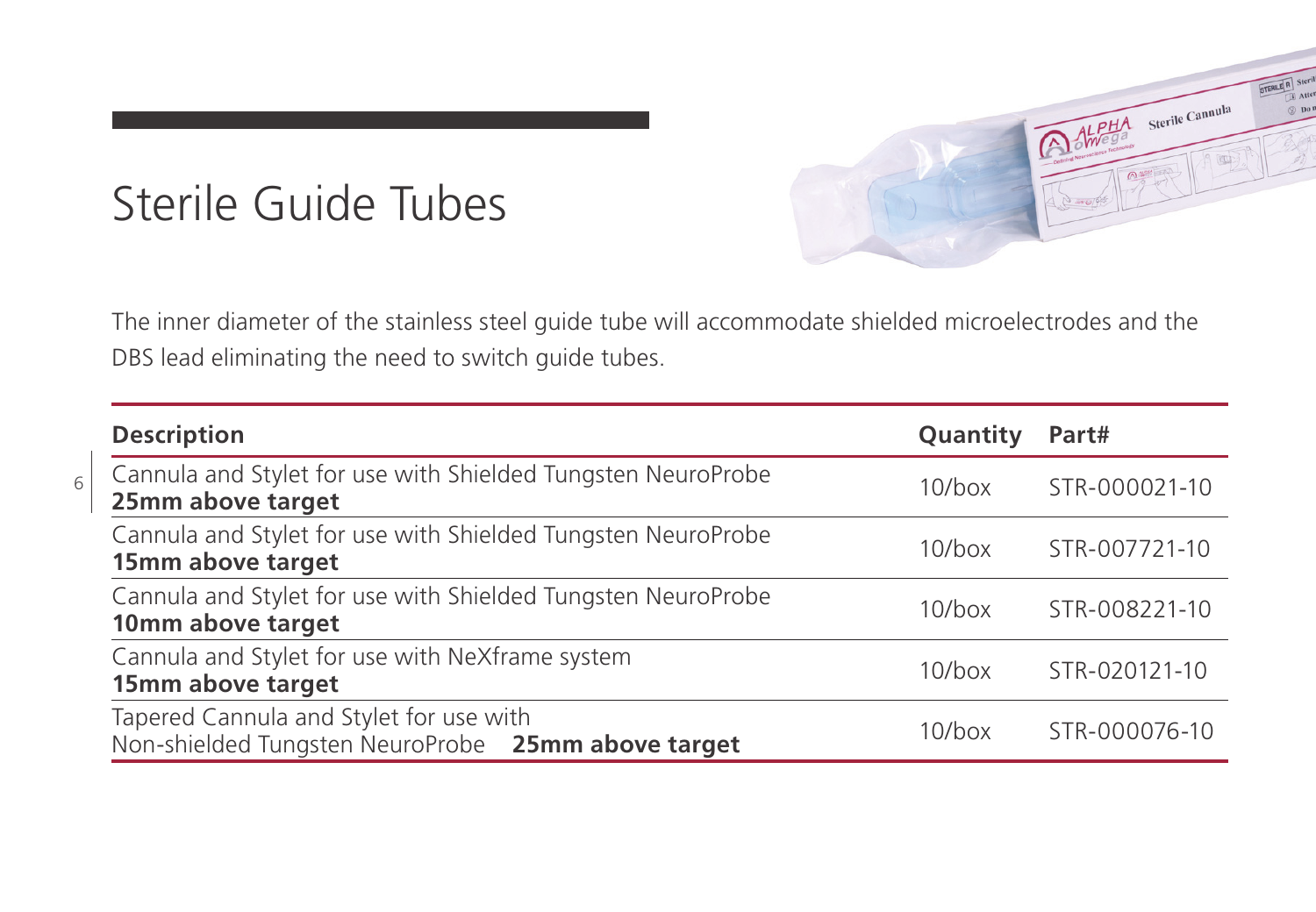

7

# Sterile Input Cables\*

This cable connects the micro and macro contacts of the electrode to the Headstage.

| <b>Description</b>           | Quantity | Part#         |
|------------------------------|----------|---------------|
| 1 Channel Electrode's Cable  | 10/pack  | STR-000526-11 |
| 2 Channels Electrode's Cable | 10/pack  | STR-000526-22 |
| 3 Channels Electrode's Cable | 10/pack  | STR-000526-33 |
| 4 Channels Electrode's Cable | 10/pack  | STR-000526-44 |
| 5 Channels Electrode's Cable | 10/pack  | STR-000526-55 |
|                              |          |               |

\*Note: input cable for NeuroNav system only